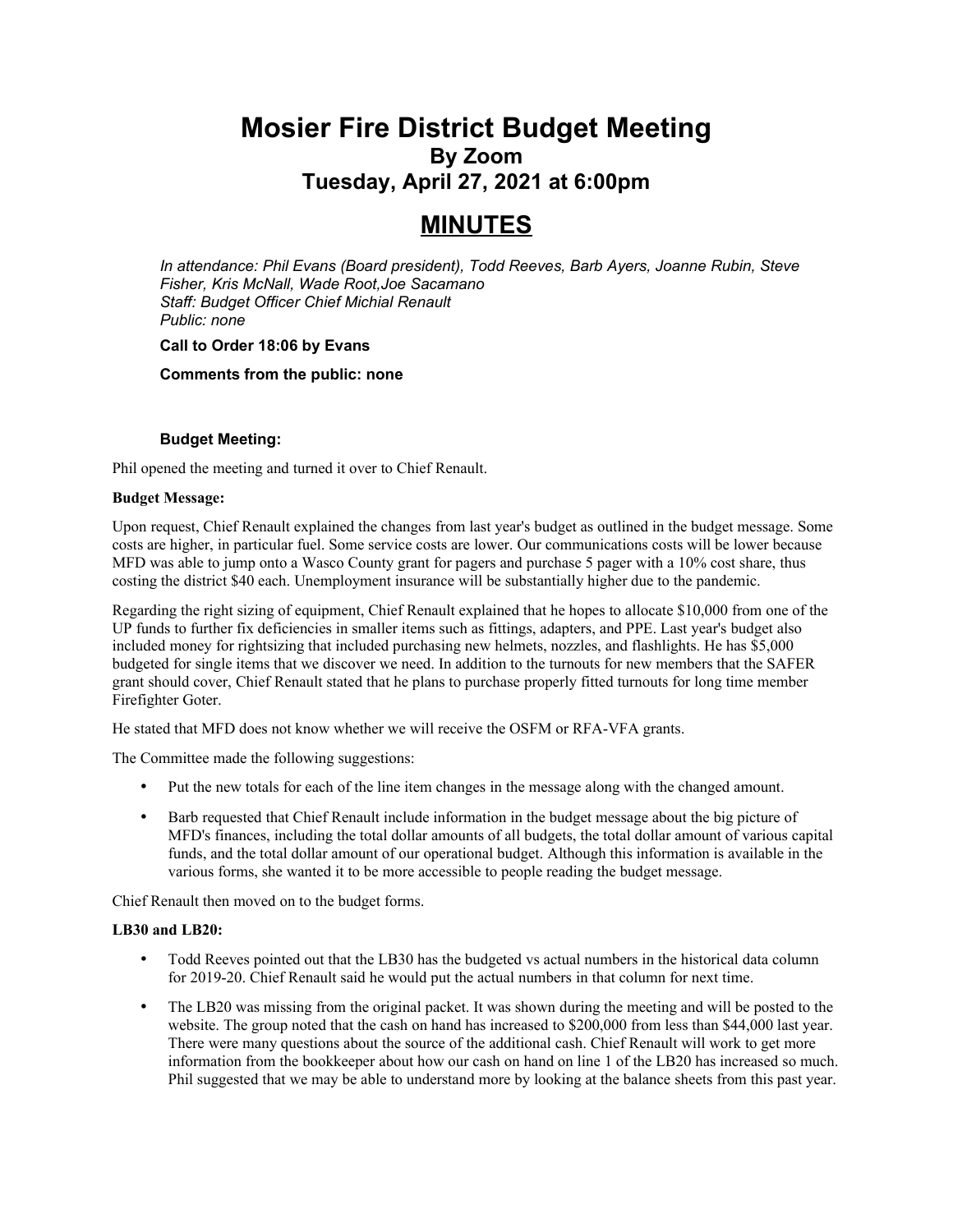Kris noted that last year we balanced the resources from the LB20 with the expenditures in the LB30 by using the Unappropriated Ending Fund Balance. The committee wanted a reminder of the definition of this item so Kris said that she would look up the definition of this line item for the group for the next meeting, and that this was where we would enter the amount to balance the LB20 and LB30.

Chief Renault pointed out that the LB30 allocated approximately \$5,000 more than last year's budget. The group pointed out that the total amount allocated is actually around \$10,000 more than the expected revenue. Chief Renault stated that we have never gone over budget and always spend less in some category so he is confident that we will not overspend. In addition, he pointed out that we usually receive more in back taxes than we expect. The committee noted that this discrepancy is much better than in years prior to 2020-1, but stated that MFD should not allow the budget to keep creeping upwards. Given that this year's budget is quite similar to last year's budget the group was fine with the actual budgeted amounts.

# **Grant Fund:**

Chief Renault explained that this fund has included \$360,000 for a tender grant that we did not receive as well as the SAFER grant.

• The Committee said this was confusing and asked whether we could remove that \$360,000 from this form, or perhaps add a note explaining it.

The remainder of this form is for line items concerning the FEMA SAFER Grant. Chief Renault explained that the budgeted amounts for next year are currently smaller because the grant ends in November. If we are able to get an extension on the grant we can file a Supplemental to the budget.

 The committee asked whether the actuals in the prior years' columns should be zero, as no money was spent. The committee recognized that in prior years we had put the budgeted but unspent amounts in those columns, but believes that to be a mistake, and asked Chief Renault to consider changing those amounts to zero.

# **UP Dry Hydrant Fund:**

Chief Renault explained that he had budgeted \$30,000 from this fund in case other items were needed to facilitate pumping, or a pump needed replacement. However, he believes that the new pumping system that was purchased should be ready to use.

 The committee noted that the proposed budget has a clerical error in that the the Reserved for Future Expenditure line should be \$150,000. There was discussion about how to use this remaining money from this fund, with the Joint Use Facility being a likely option.

# **UP Equipment/Derailment Reimbursement Fund:**

Chief Renault stated that the \$10,000 allocated was for rightsizing equipment as described previously. Barb stated that this fund was the sort of money that was intended to be used as it was for equipment used during the derailment, and suggested that we prioritize using money out of this fund rather than spreading it out to multiple funds.

# **UP Joint Use Facility Fund**

- The form for this fund was not updated for this budget year. It needs to have the proper headers and historical data.
- Any interest we received needs to be put into the proper columns.